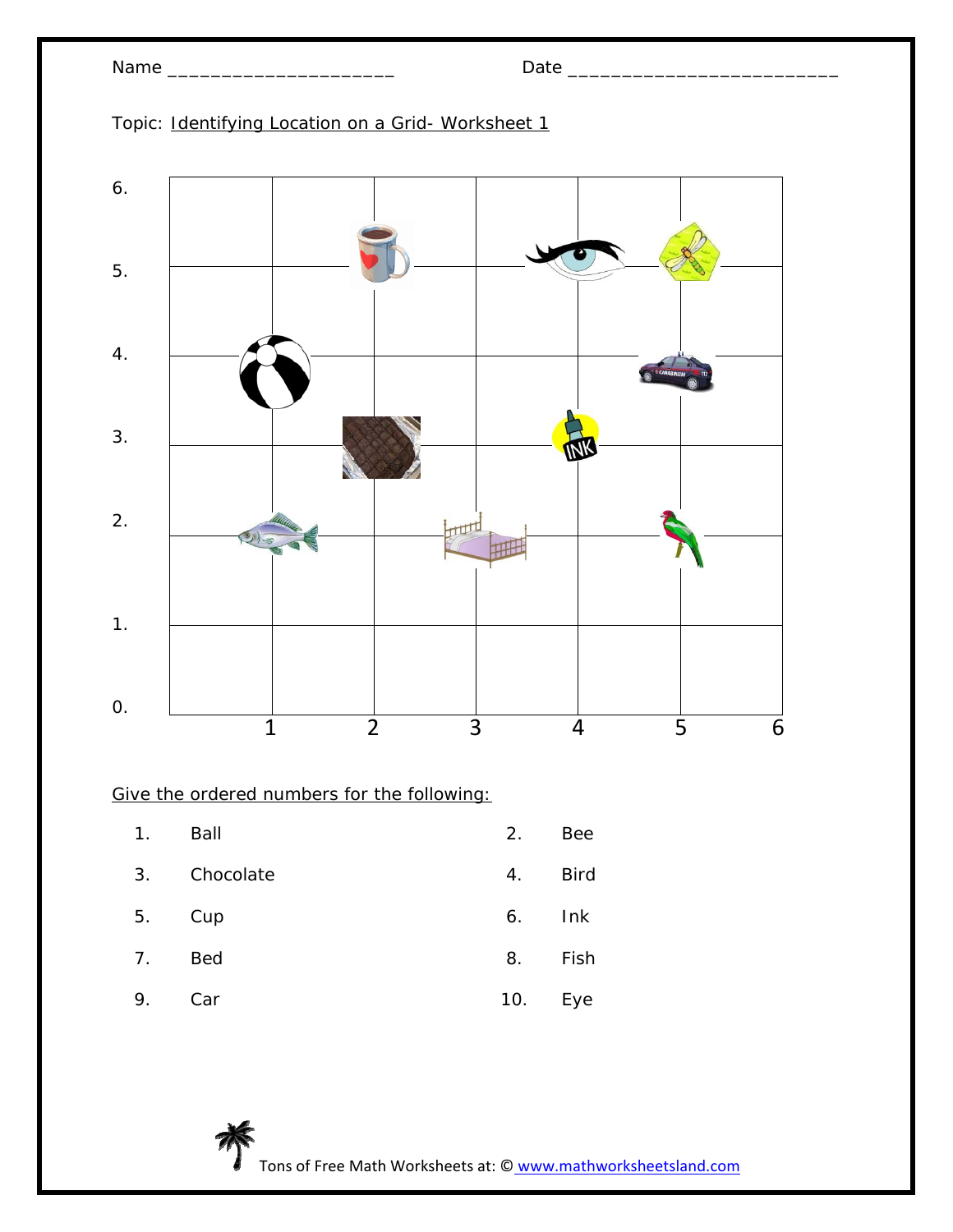Topic: Identifying Location on a Grid- Worksheet 2



| 1 <sub>1</sub> | Ball       | 2.  | <b>Bee</b>  |
|----------------|------------|-----|-------------|
| 3.             | Chocolate  | 4.  | <b>Bird</b> |
| 5.             | Cup        | 6.  | Ink         |
| 7.             | <b>Bed</b> | 8.  | Fish        |
| 9.             | Car        | 10. | Eye         |

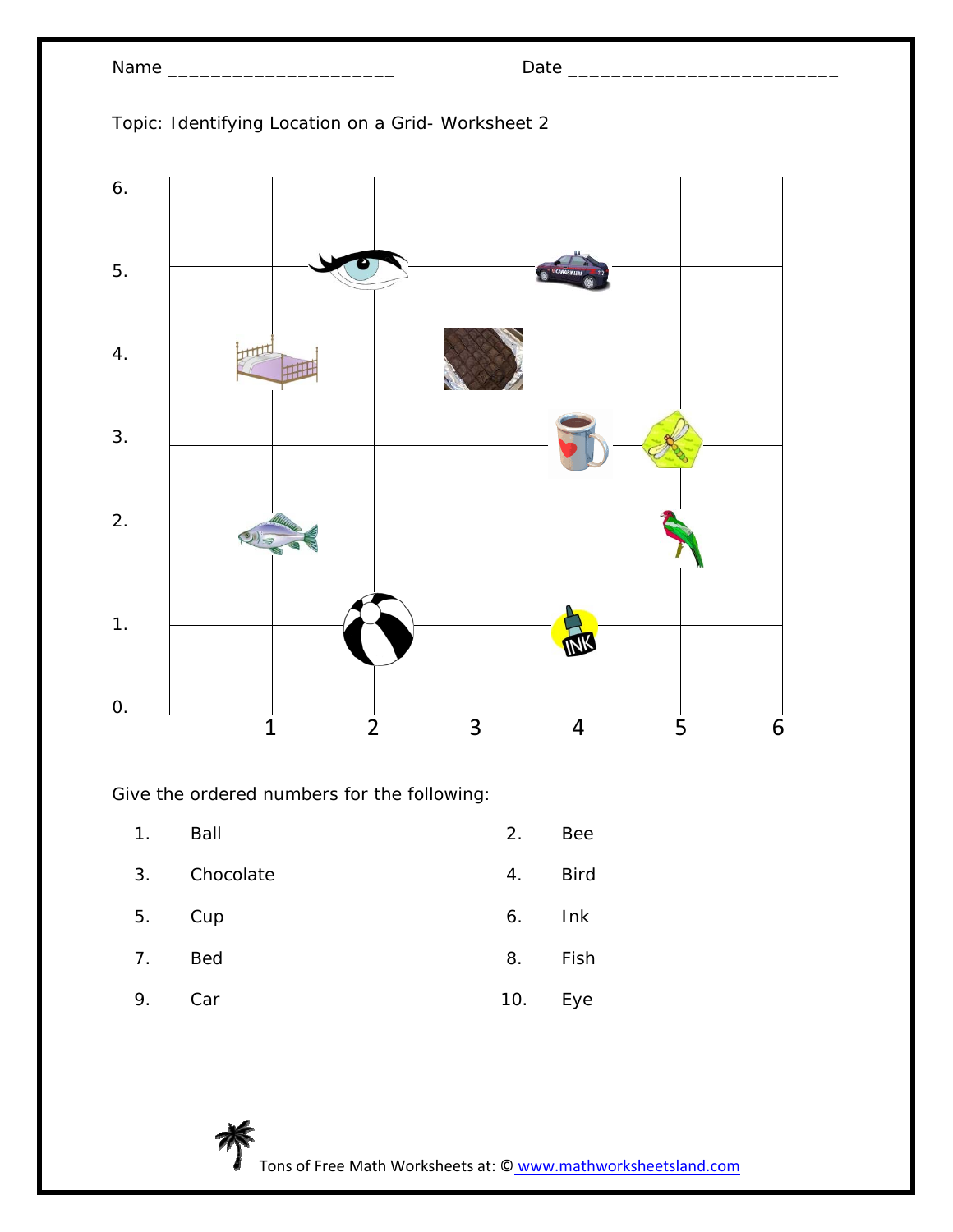

Topic: Identifying Location on a Grid- Worksheet 3



| 1. | Ball       | 2.  | <b>Bee</b>  |
|----|------------|-----|-------------|
| 3. | Chocolate  | 4.  | <b>Bird</b> |
| 5. | Cup        | 6.  | Ink         |
| 7. | <b>Bed</b> | 8.  | Fish        |
| 9. | Car        | 10. | Eye         |

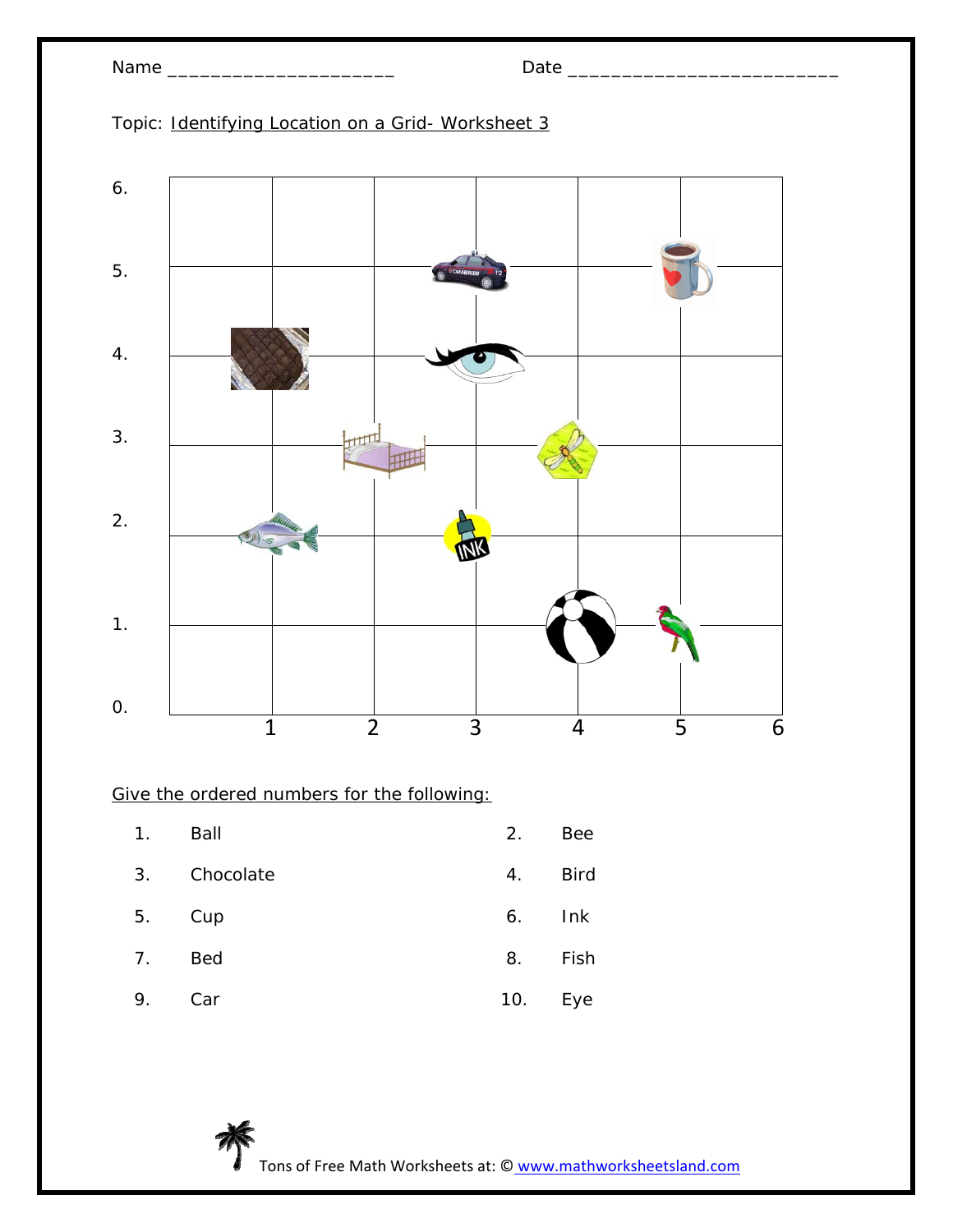| am<br>J<br>$\cdot$ |  |
|--------------------|--|
|--------------------|--|



Topic: Identifying Location on a Grid- Worksheet 4

| 1. | Ball       | 2.  | <b>Bee</b>  |
|----|------------|-----|-------------|
| 3. | Chocolate  | 4.  | <b>Bird</b> |
| 5. | Cup        | 6.  | Ink         |
| 7. | <b>Bed</b> | 8.  | Fish        |
| 9. | Car        | 10. | Eye         |